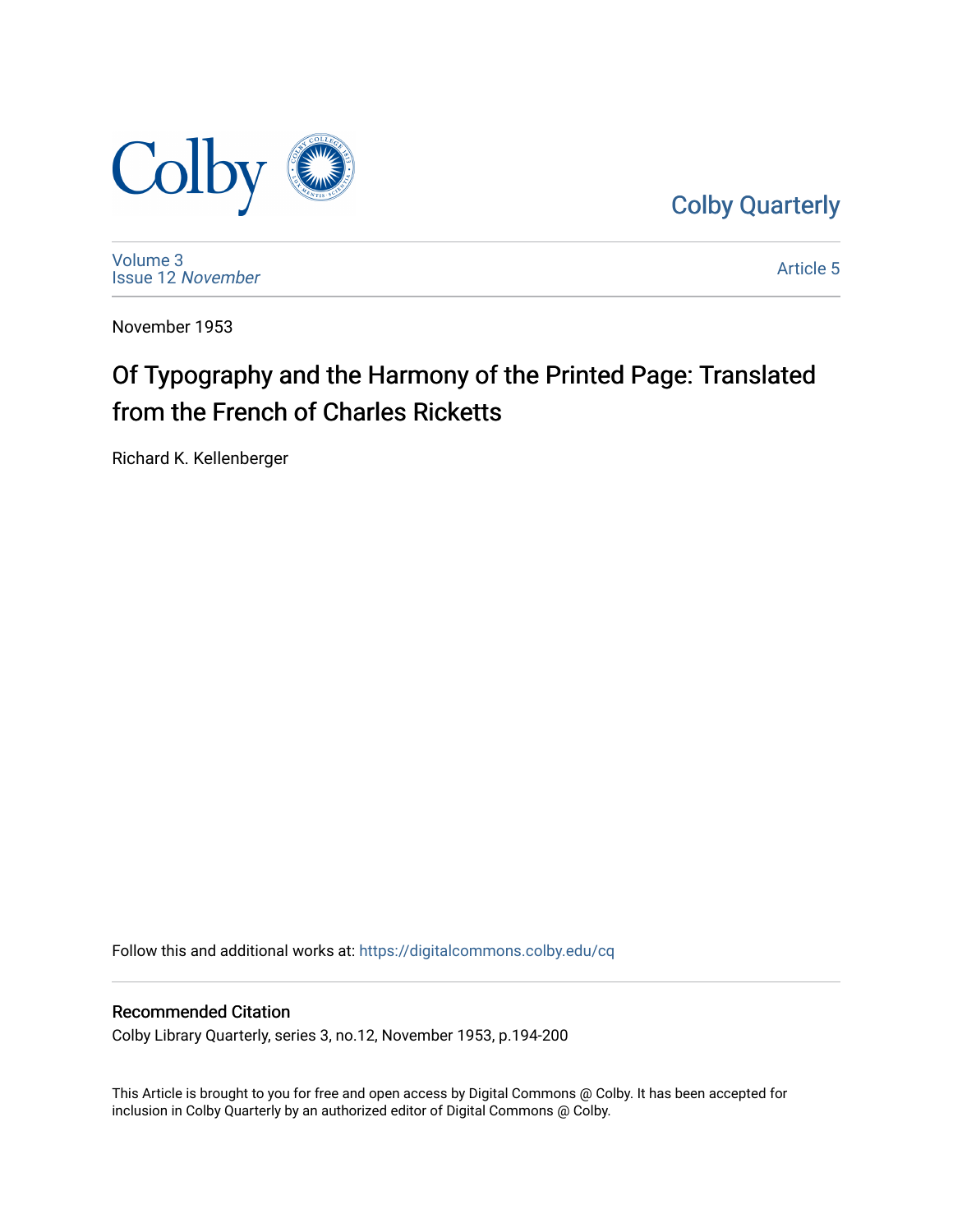sion, is there to be a continuance of the old to the new war, or a radical transformation? The pain becomes almost unendurable, and I can only stave it off by plunging into some kind of work, which yet must bear upon it.10

The work he plunged into was, of course, the writing of *The International Anarchy.*

Vernon Lee does not seem to have been able to publish anything of consequence on the subject of peace and war at this time. Dickinson's letters to her show, however, that the fault (if it was a fault) may well have been the publishers', not hers. The letters reflect her intelligent sympathy with Dickinson's achievement, and the fact that she was genuinely interested in working for the same good cause.



#### OF TYPOGRAPHY AND THE HARMONY OF THE PRINTED PAGE

translated\* from the French of Charles Ricketts

#### *By* RICHARD K. KELLENBERGER

IN a renewal of interest in handicrafts, the art of book-<br>making would, at first sight, appear to be the easiest I making would, at first sight, appear to be the easiest to revitalize. Its limited technique, the placing a black line on white paper, the relationship of this line to the stroke of a pen, adjusted merely to the work of the engraver (both in printing and in wood-engraving), this

10 Quoted in Forster, p. 192.

<sup>\*</sup> In our issue for November 1951, Librarian James Humphry III announced Colby's acquisition of a copy—the only copy in the State of Maine (and one of only five copies in New England)—of *De la Typographie et l'harmonie de Page imprimee* by Lucien Pizzarro and Charles Ricketts. This work was to have been printed by Pizzarro for a French publisher, Floury, of Paris, but because of Pizzarro's ill health only the first eight pages of the book were set up by him at his Eragny Press and it was accordingly produced by Charles Ricketts at the Vale Press. So far as we know, *De la Typographie* has never until now appeared in English. It supplements Professor Kellenberger's similar translation of Ricketts' William Morris et son Influence (1898) which we printed in February 1952.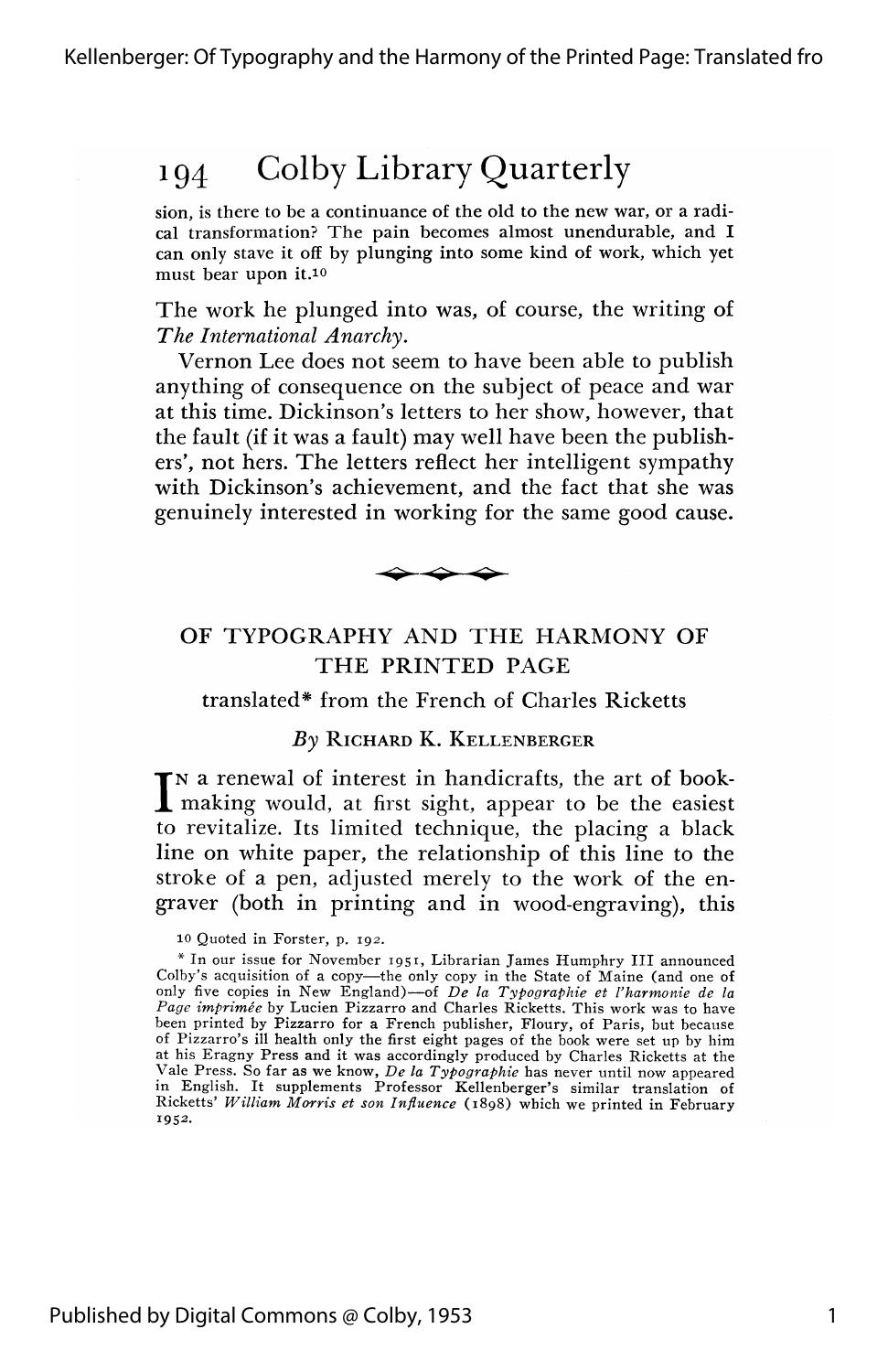does not involve the difficulties which are presented by more complicated or recalcitrant materials-difficulties such as are presented by the technique of weaving brocades or rugs, or of fitting together the pieces of a stained glass window. And yet, throughout the thirty years during which there has been, in handicraft circles in England, an intense preoccupation with the arts, the art of book-making is the last one to come on the scene. We shall not concern ourselves here with the purely artistic revival of interest in the line, or in the illustration of a book for itself. In all this artistic movement, the influence necessary for the transformation of the art of book-making might fail altogether to appear. In its quality as a special art, this art of illustration, however admirable it may be in itself, is only too often something merely added to the book, without any relation to the book-making process, without any connection with the character of the line in the printing and without any tonal relationship to it.

In the movement which, with all its aspects of research, took place thirty years ago, the drawn line was no longer the neutral "bank-note engraver's" line found in the illustrations of former times. With a more ambitious line, one more responsive to the new requirements, composition had become more involved, as well as more varied, having in it an element of concentration which makes of the printed image a thing which speaks to the eye, but which was at the same time still too free to harmonize with the typography, since the line in printing is not a free line. The idea of adding to the traditional line something suggested by the craft of the original wood-engraver had not yet occurred to the type-designer; and since typography had lost—as all modern typography has lost—the characteristic features that come from the use of noble and artistic processes, it would have made any effort in this direction useless. The pre-Raphaelite illustration, strictly speaking, came to an end around 1870, and with it disap-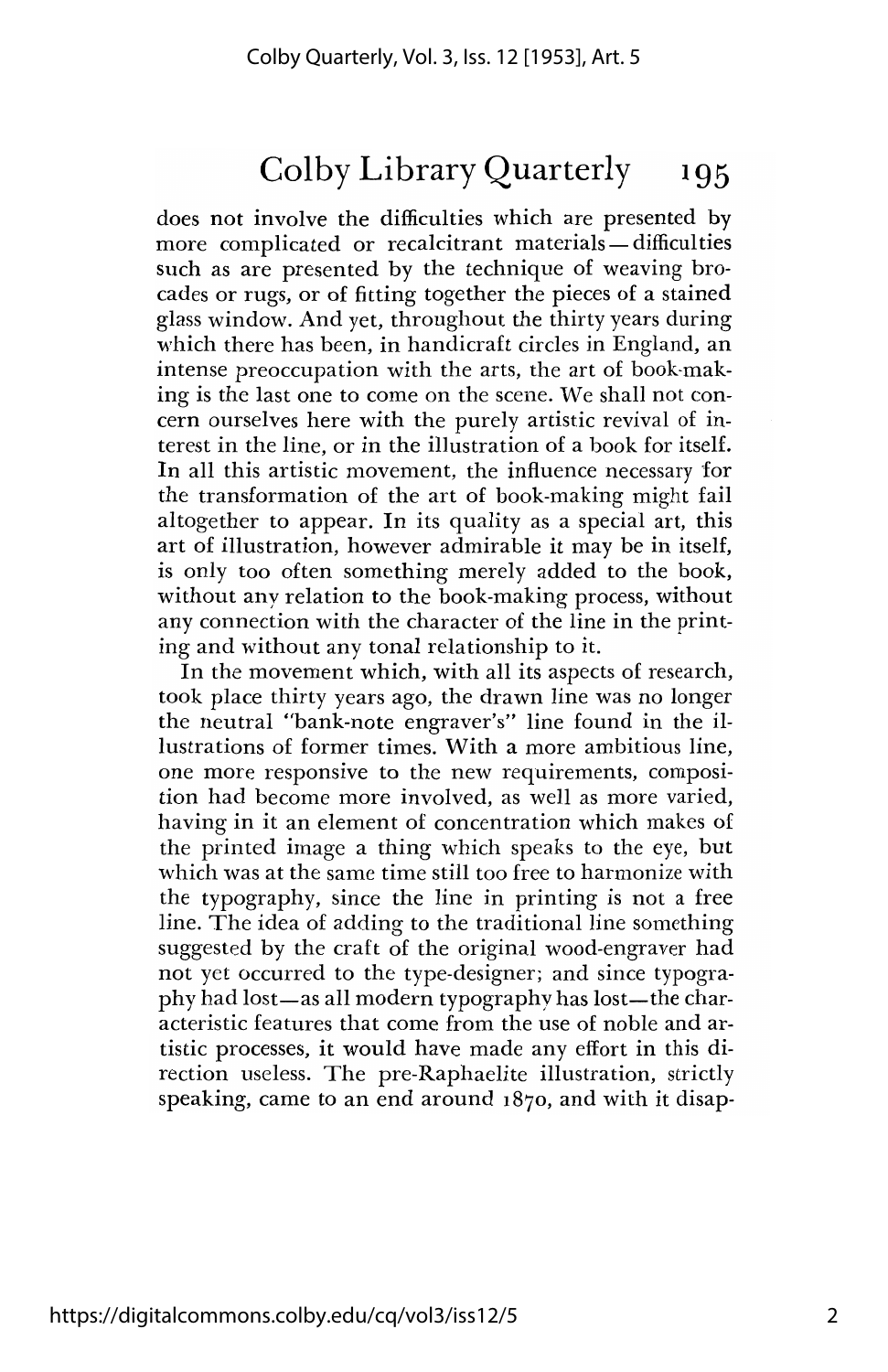peared the concentrated decorative element that we have found in it.

One finds the conscientious ideal of a harmonious book in two or three manuscripts by William Morris. His calligraphy may be seen in an illuminated Virgil which he and Burne-Jones planned-a project which unfortunately remains unfinished. It is to the efforts of these men that one must ascribe the renewal, in England, of interest in the intrinsic beauties of the book. From their concern with the precious, pushed as far as possible, from their work of "pure affection," came a more profound knowledge of the resources of ornamentation and especially of the anatomy of the letter.

This was, moreover, an advantage that the first printers in the past had. As heirs of the tradition of beautiful writing, they had only to look back to the ancestral forms of letters used by the scribes of the tenth and eleventh centuries, to arrive, in this process of purification, at the superior Italian typography of the sixteenth century, which we call roman and from which comes our modern typography, through a process of corruption.

That happy epoch didn't last long. Typography lost the strength of the shape of its letters, it shrank, and beginning with the sixteenth century it became, even with Aldus, oval, and lost track of the work of the pen in an insipid or hasty purification of form at the hands of the engraver. Later still, all trace of the traditional disappeared, and typography became poor and bombastic, as in the nineteenth century.

The art of page-arrangement was lost a long time ago. A certain gaudy, emphatic absence of concentration replaced the sober processes of former times in handling a title in the make-up of a page.

There is a fatal law which determines the final effect of a given thing, not only through the point of departure but through an infinite number of causes and details which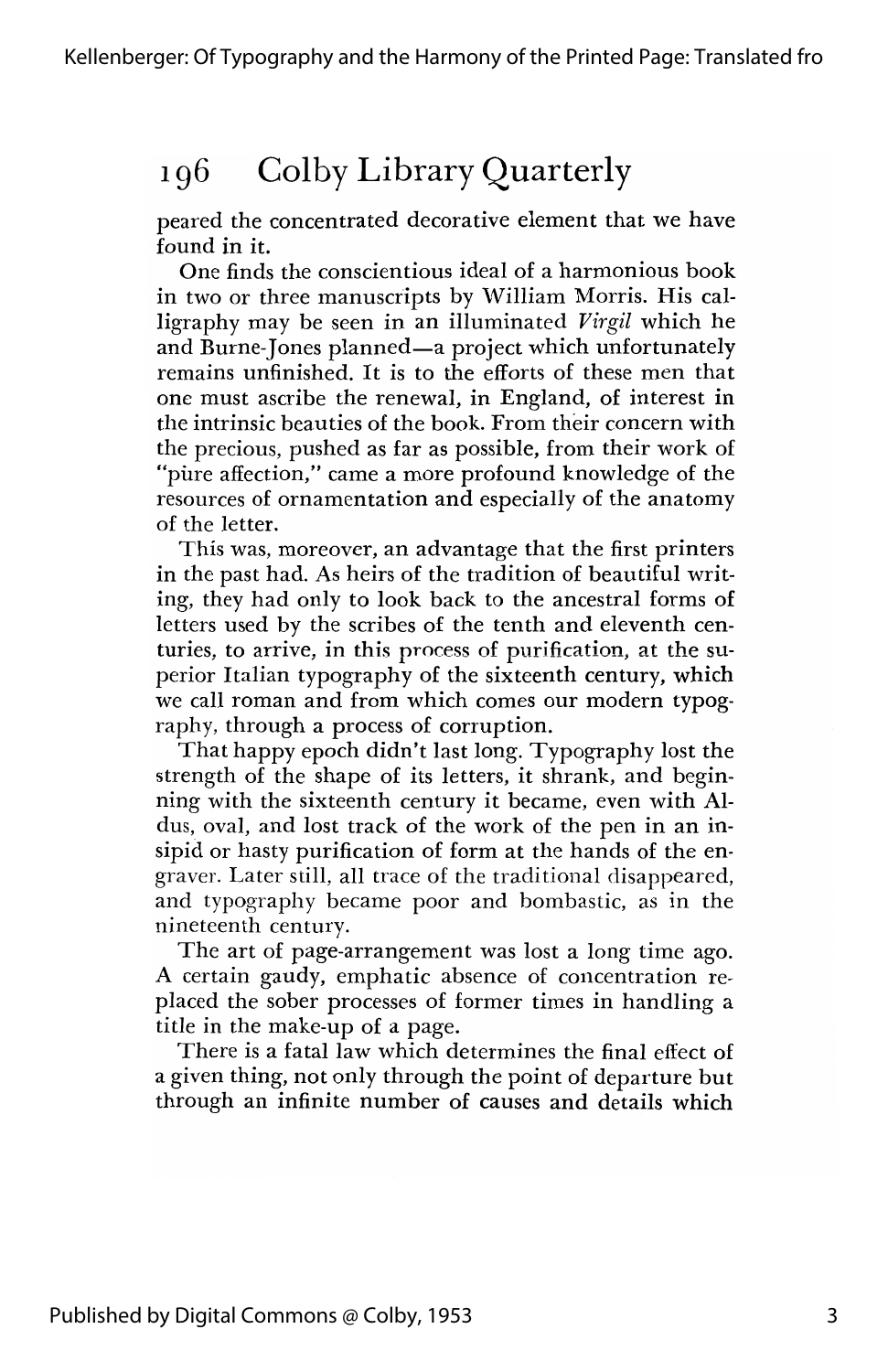reveal either the pride or joy of the worker who acts simply and confidently in the direction of a necessary or admirable goal. In these very simple conditions, which may exist even without the direct influence of a superior intellect, we find results which are difficult to attain today without a considerable artistic effort. The secret of success does not lie entirely in these things but, nevertheless, this kind of environment, which is so necessary for facile creation, does condition and sustain the artist in these wonderful epochs. From time to time this combination has produced some exceptional books, which can be called masterpieces. These works, which are certain of arousing interest and understanding, completely lack those affected details which are used in Seventeenth Century and in contemporary frontispieces for the purpose of arousing people from their apathy or of flattering their vanity.

In the face of the general current exhaustion the bibliophile is tempted, for want of a tradition, to create the beautiful and the new by means of an art which has no real connection with the materials of the art of book-making. In comparison with the ugliness and dullness of contemporary printing, classic simplicity in the setting-up of the pages and of the titles may appear to the eye of the bibliophile as an affectation of the archaic. Similarly, the unattractiveness of printed letters may also force him to believe that any return to the written letter itself, that any attempt at a logical understanding of its forms, that any effort to purify them through the careful work of the tool in correcting the writing (for the printed letter is no longer a written letter) would likewise be a return to the archaic, for modern typography doesn't show the influence of formative processes, nor does it reveal any logic in the anatomy of forms, nor does it have any special element of beauty.

The sense of design of an artist must indeed be disturbed by the use of heavy and thin lines, by the poor jointings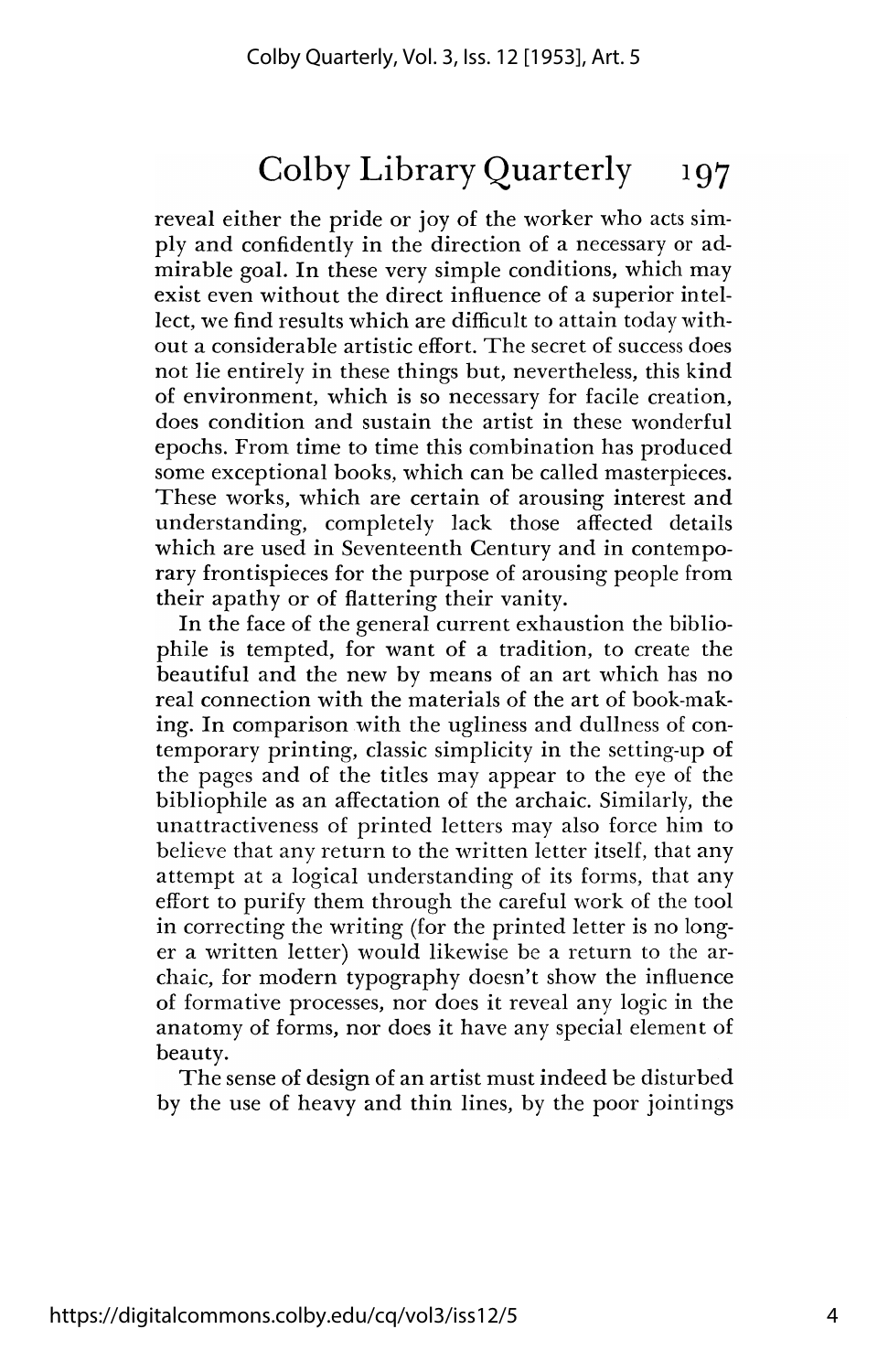and the compact forms of ordinary letters, all indicative of false taste. His personal taste may well dictate broader or simpler ideas in the understanding of the forms. There is, moreover, his dislike for the tiny flourishes which have been introduced for goodness-knows-what reasons and through which such letters have ceased to belong to the basic forms of the alphabet.

It is only by seeking inspiration at the sources of these letters and by an understanding of the processes necessary to remake them that the means can be found to revitalize typography and to add to it an element of harmony which it lacks at present. The defects which we have noted come primarily from the need to economize on space in order to save money; an economy, it should be added, which has been pushed so far that words have become almost illegible if it were not for the immoderate use of white spaces between them.

Since the artists who have become tradesmen; sculptors or painters have shown less interest, the element of design has disappeared in the industry. As a matter of fact, the refinement required by a specific bibliophile, in a special edition, has taken on the form of a little ornate novelty in the composition as worked out by the artisan, or even of a quite commonplace detail in the format.

Now, let us remember, as we stated above, that once a tradition has been lost, one is tempted to create the beautiful and the new by means of an art that has no connection with the art of book-making. As a result, the illustration begins to dominate and becomes something apart from the text, a sort of metal engraving or even an etching. But this is not right; for not every illustration, no matter how admirable it may seem in itself, is suitable as the ornamentation of a book that is conceived of in a harmonious fashion. These illustrations, once properly related to the typographical forms, should constitute in the setup of the pages that they are to decorate the high note,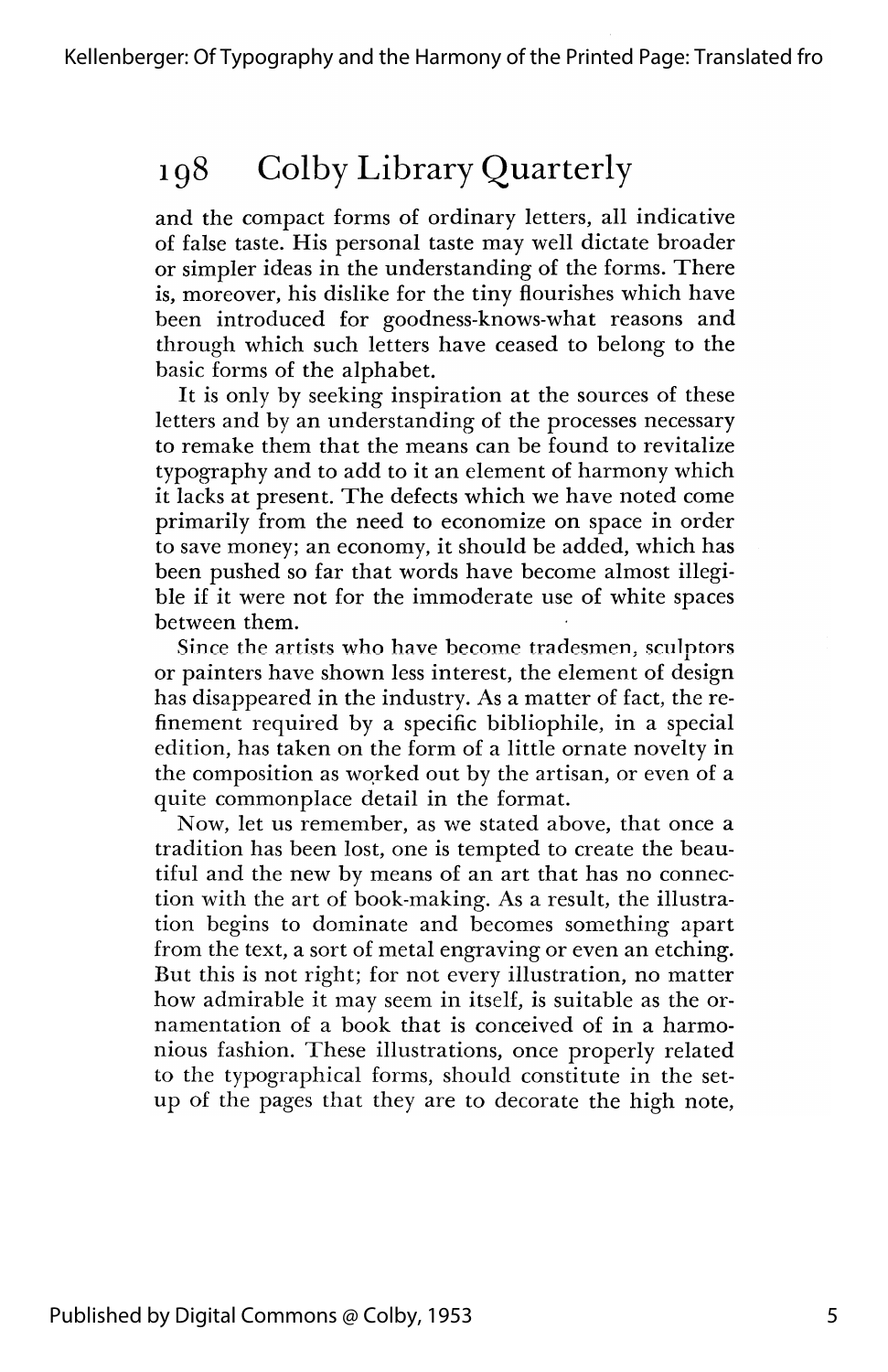the luminous point within the harmony of the page, without, however, being separated from it. The patient and understanding decorator will find, wherever there is any lacuna in the final page-setting, ample opportunity to display the resources of his ingenuity and the exquisite tact of his work.

The most beautiful pages of the earliest books had no printed decorations, and the task of the illuminator was to inject a note of gaiety and of grace in those places where the printed reproduction of the engraving was technically so difficult that it could not compete with the charm of painted ornamentation. When printed decoration and forms were added to the text, there resulted new difficulties, and also new resources which these old printers, as real artists, exploited to the fullest.

The art of decoration was somewhat exhausted and had petered out towards the end of the Fifteenth Century. The fantasy one finds in the use of decoration at this epoch, though it may appear quite fresh to us today, shows too often the influence of contemporary ornamentation which is characteristic of the other arts such as sculpture and painting (and here I have in mind Italy). Moreover, in France the extremely minute and somewhat dull work that one finds in the gothic art towards its decline reveals such a particular technique dealing with very special forms on limited surfaces that it can serve only as a source of study and is not to be imitated. Any period of a truly living art reveals a broad comprehension of the use of motives that would be suitable for a particular format or a particular matter; consequently, it is all the more to be regretted that the art of book-making appeared on the scene at a time when the art of decoration was beginning to decline. During periods that are even more exhausted, that are really too far developed, the printed page is outlined with a pediment of a temple, with a brocaded design, or with a painting in relief, and the illustration of a book